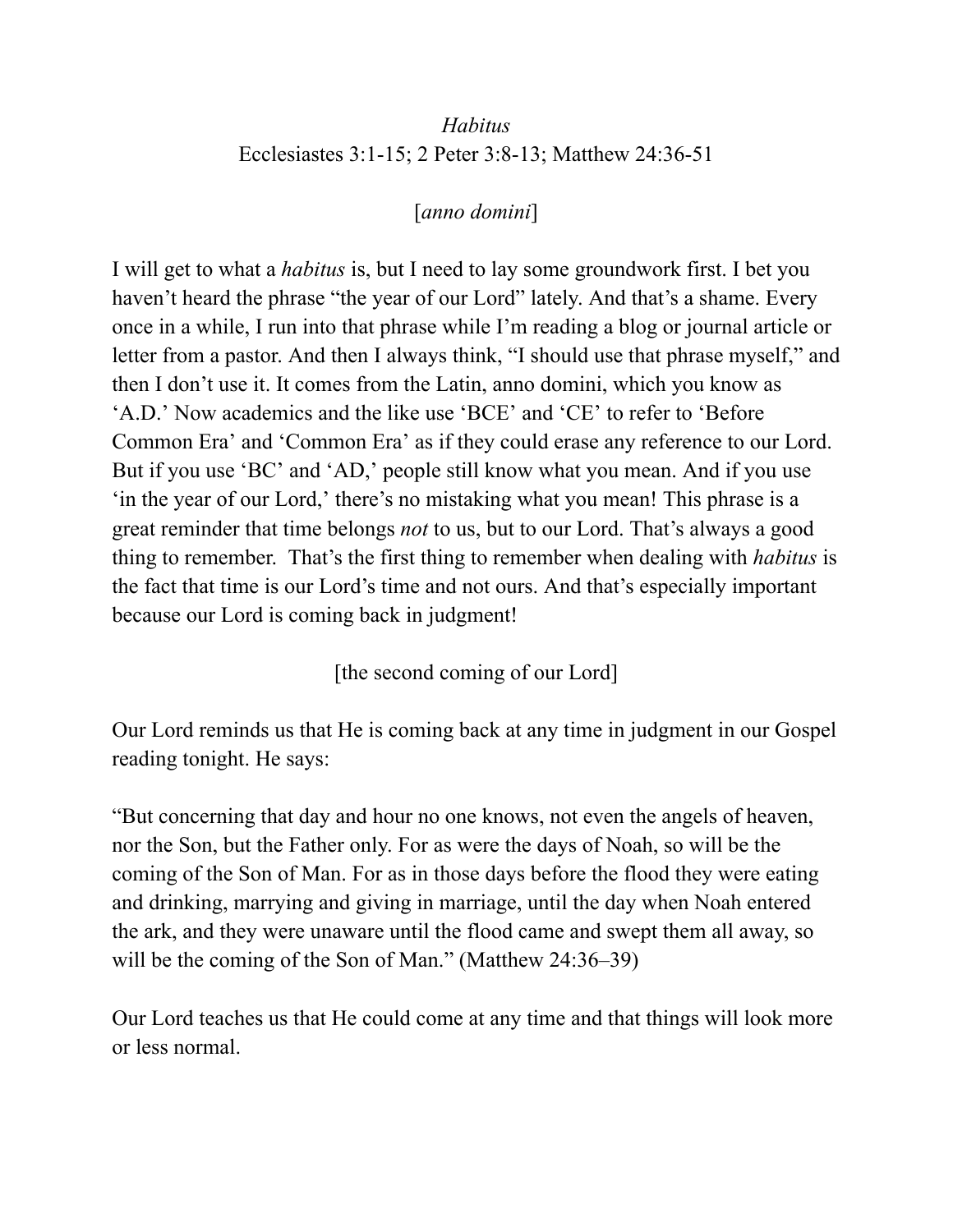In other places that Jesus talks about His second coming, it seems that we will know things have gotten worse right before the end, but this passage in Matthew 24 gives me pause on whether we'll know that the end is near. But we do know it's coming. And Jesus warns us so that we'll not be taken unawares.

Far too often the delights of the flesh lure Christians away from the church and away from their faith. Christ returning will be a horrible day for them when they're cast into the place where there is "weeping and gnashing of teeth." Our Lord desires our eternal salvation so He gives us fair warning.

Now, many may look at this second coming of Jesus as a fearful master who looks at our every move to see where we mess up! Don't mess up or Jesus is gonna get you! We know better. Our Lord will judge everyone at the end of time, and that is a fearful prospect, but Jesus wants to be known primarily for His love and mercy and not His judgment. But you can only know God is loving and merciful if you know your salvation is a done thing. This is the most beautiful thing about Lutheranism. You can know without a shadow of a doubt that your salvation is secure. You've been judged righteous already and there's nothing you can do to ruin it. That doesn't mean our Lord won't apply some Law to you when you need a swift kick in the rear, but it does mean you *can* live a life of true freedom. You live this life of freedom trusting in the means of Grace, the Word of God and the Sacraments, instead of trusting in your emotions or works.

Luther had a beautiful definition of who God is in his explanation of the first commandment in the Large Catechism:

"A god means that from which we are to expect all good and to which we are to take refuge in all distress, so that to have a God is nothing else than to trust and believe Him from the [whole] heart; as I have often said that the confidence and faith of the heart alone make both God and an idol." (LC I.2)

When you have confidence and faith in Jesus, you live in true freedom. So first, we know that our time belongs to the Lord and second, we know that our Lord is coming back at any time. But God's thoughts are not our thoughts. And God's perspective on time is not our perspective of time.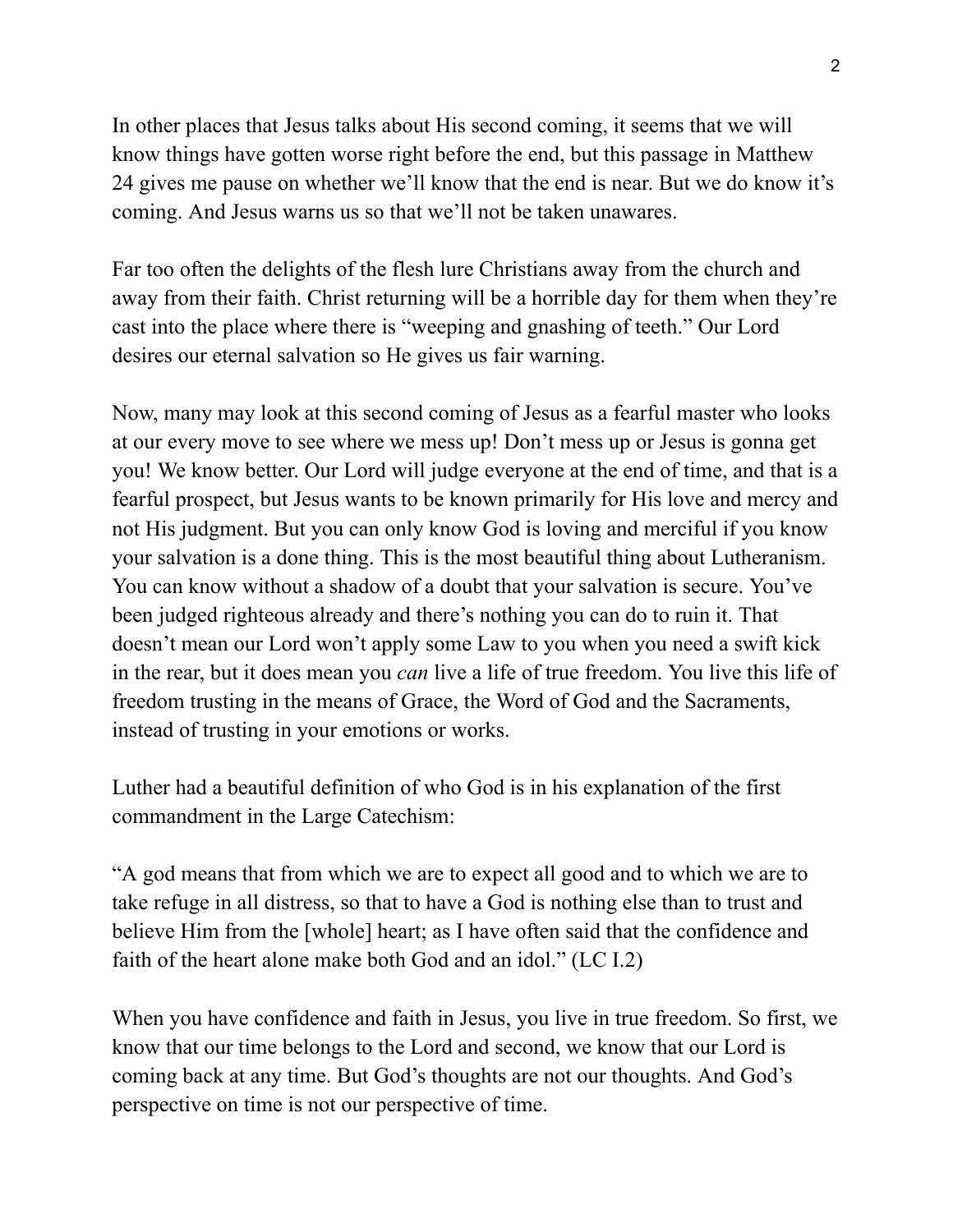## [time from God's perspective]

### St. Peter warns us:

"But do not overlook this one fact, beloved, that with the Lord one day is as a thousand years, and a thousand years as one day. The Lord is not slow to fulfill His promise as some count slowness, but is patient toward you, not wishing that any should perish, but that all should reach repentance." (2 Peter 3:8-9)

We are an impatient people. We want answer to prayer *now*. Once we get to a certain age, we want our Lord to come *now*. We seem to easily forget that God made Israel wander in the wilderness for 40 years, that God kept Israel in Exile for 70 years, that God didn't send any prophets to His people for 400 years in between the Old and New Testament. God's purposes always revolve around two things: the work of Christ and the salvation of the sinner. Christ was promised at the beginning of the fall into sin, Christ came and did His work on behalf of sinners, and Christ will come again. He did all this and continues to work on behalf of sinners so that they might be saved. God gives an amazing promise to His children.

God promises you that He will work everything *for* your good. (Romans 8:28) You know that it is for your good and that doesn't mean it will be pleasant to go through! He promises things will work out for your good, but He doesn't say when that will happen. He will work it out *for* your good in His time and not yours! Joseph clung to the promises of God while he was unjustly jailed for not sleeping with Potiphor's wife. But God used him mightily to save His people from famine.

First, we know that our time belongs to the Lord and second, we know that our Lord is coming back at any time and third, we know that God's timing is His and is for our good. The fourth thing we need to know is that there is an ebb and flow to time.

[the ebb and flow of time]

The beautiful passage in Ecclesiastes teaches us that we are meant to do different things at different times of our lives.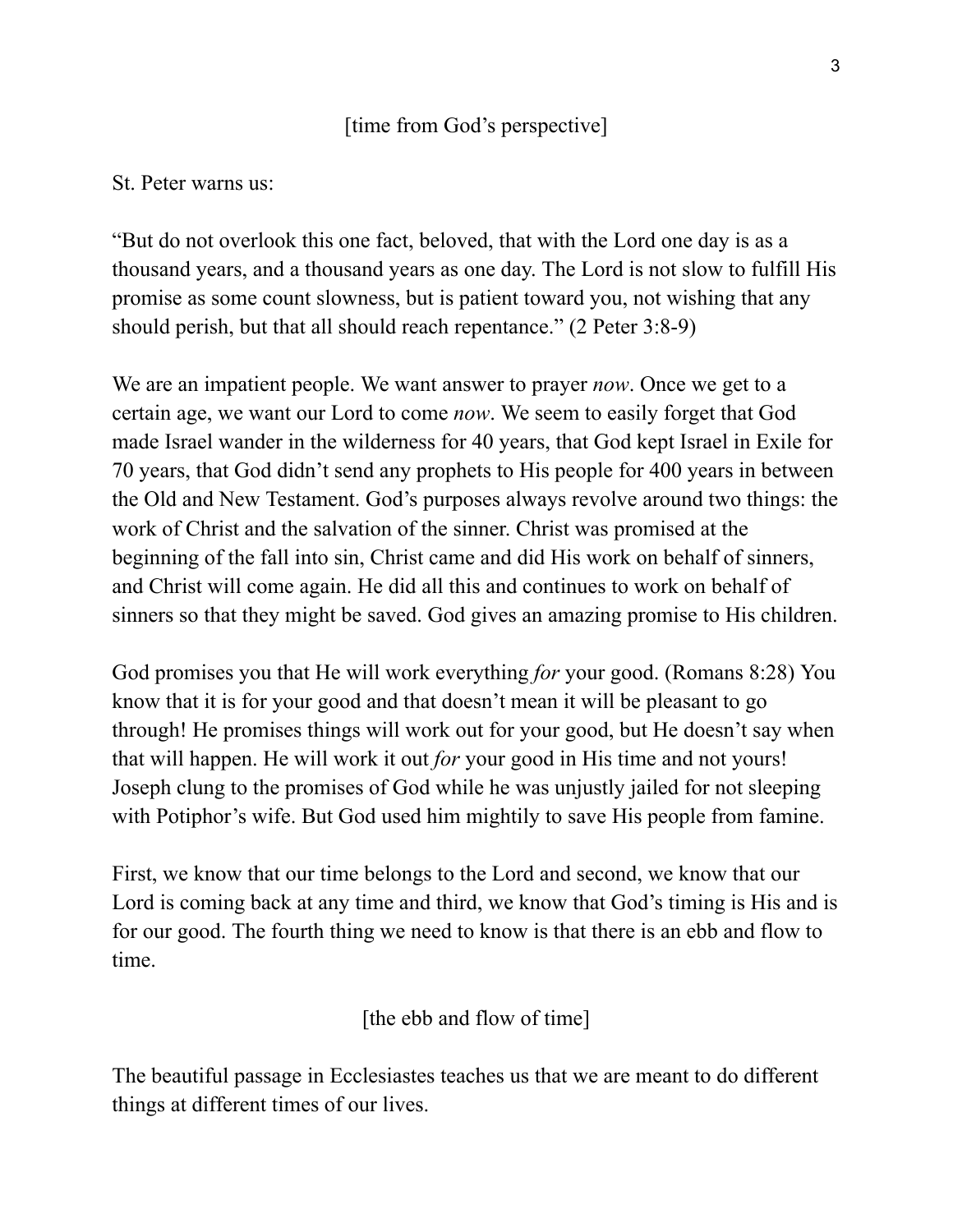**3.2** a time to be born, and a time to die; a time to plant, and a time to pluck up what is planted; **<sup>3</sup>** a time to kill, and a time to heal; a time to break down, and a time to build up; **<sup>4</sup>** a time to weep, and a time to laugh; a time to mourn, and a time to dance; **<sup>5</sup>** a time to cast away stones, and a time to gather stones together; a time to embrace, and a time to refrain from embracing; **<sup>6</sup>** a time to seek, and a time to lose; a time to keep, and a time to cast away; <sup>7</sup> a time to tear, and a time to sew; a time to keep silence, and a time to speak; **<sup>8</sup>** a time to love, and a time to hate; a time for war, and a time for peace.

I really wanted to summarize that, but how do you summarize such beautiful poetry? There is definitely a time for all these things under heaven. We know this from experience. When you have young kids, there's very little else you can do in life. And that is a good thing. Kids are a gift from the Lord and a huge responsibility. But typically you have the energy for them. As a grandparent you have enough energy to give them back to their parents. When you're younger, you can help out a lot more at church. As you get older, you may not be able to help out as much. When you're younger, it's usually wise to build wealth. When you're older, it's definitely wise to build up the younger generation. You live differently when you're country is in war or experiencing a famine.

There's obviously an ebb and flow of time, but what should determine what you do? As you've heard from me many times, the need of your neighbor determines what you do. And this starts with your closest neighbors in your house. And this will vary according to your season in life.

So first, we know that our time belongs to the Lord and second, we know that our Lord is coming back at any time and third, we know that God's timing is His and is for the best and fourth we know is that there is an ebb and flow to time. This foundation is necessary for developing a proper *habitus*.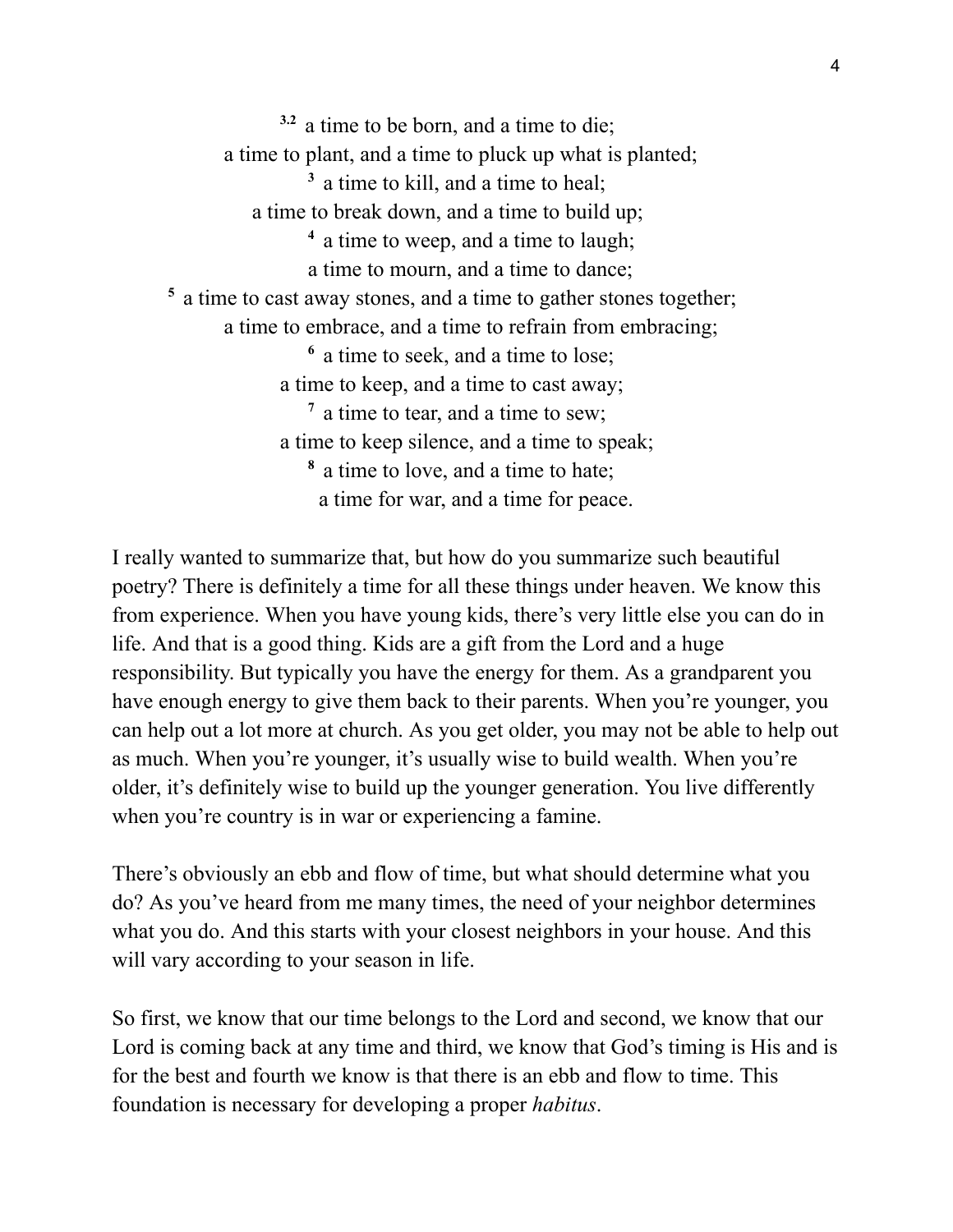#### [what's *habitus*?]

So what's *habitus*? One simple way to look at it is to consider your *habitus* your daily habits. And this makes sense. You know that if you want to lose weight you cannot just eat wisely only one day or workout only one day. Eating well and physical activity must be consistent habits for weight to come off and stay off. Another example is learning a subject or foreign language. You know that one or two cram sessions isn't going to give you real knowledge. You must have consistent study daily to master a subject or foreign language. Or imagine a hobby like singing or woodworking. You know that one or two lessons isn't enough to make you a master. You must have consistent lessons and practice to master any kind of hobby. If you want a scary thought, think about this. Where you are today is mostly a result of your daily habits.

*Habitus* is tied in with your daily habits, but there is more to it. It also consists of your constitution and your worldview. Your constitution, in a lot of ways, is given to you at birth. But it is affected by your daily habits. So there's a tie in with your daily habits and constitution. Consider professional athletes. They have a level of God-given talent that most people don't have. They have to have this level to be a professional athlete. But they also have to work really hard. Hard work reveals the natural talent that is there. Your worldview, in a lot of ways, is given to you by your parents and then is honed by your experiences and schooling and learning. Some people are born with more mental capabilities than other people. But again, the natural ability must be honed with daily work.

So what does this mean for a Christian *habitus*?

First, your time is centered around Sunday morning and the Divine Service. This is counter intuitive and took me a long time to learn. It's counter intuitive for two reasons. The first reason is that we're used to thinking about time in smaller terms. Our calendar is broken into days as the regular unit and that's what we're used to thinking of time in. The second reason is because Divine Service is a public event and not a private event. After all, we're stuck in our heads and bodies, aren't we? We're used to thinking individually instead of collectively. But the DS is the center of our time because it gives us the gifts of God and makes us righteous before Him.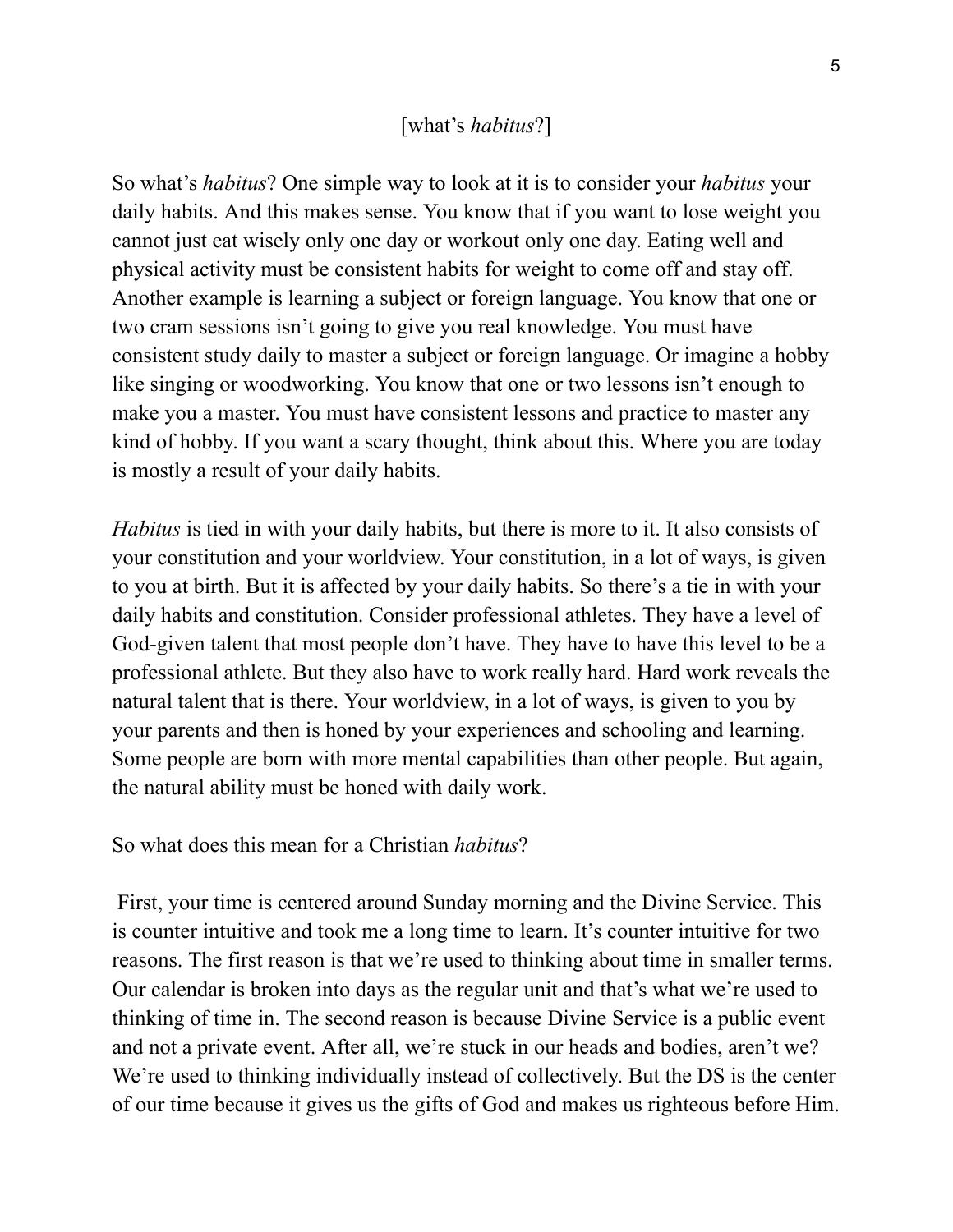Only when we're right with God are we in any kind of shape to deal with the world around us.

This made no sense to me when I wasn't Lutheran. Before I was Lutheran, I understood church as something I did for God. Sadly, this is more and more common among even Lutherans. They think the important thing about church is their praise of God or their emotional connection with God and other people. When I thought like this, it was relatively easy for me to skip church. Sure, I didn't get to check off my "went to church" box as a good work that week, but if it's only something I did for God or for emotional comfort, I can get that other places. When I became Lutheran, I still had this attitude for a little while. But then I learned more and more that God gives good gifts of grace in the Divine Service. When you understand the grace you receive at church, it's never a question of going or not going. You must go. And when you have to miss it because of an emergency, you miss it terribly. Over time, I began to understand that the Divine Service was the center of my week. In fact, it is the most important thing that happens in time and space.

So, our first understanding in a Christian *habitus* is the centrality of the Divine Service. By the way, I rarely call it worship and refer to it as the Divine Service 99% of the time. I would encourage you to do the same because I think it helps teach you that the Divine Service is God serving you good things! You start to embody the Psalm verse: "I was glad when they said to me, 'Let us go to the house of the Lord.'" (Ps 122:1)

Our second understanding of Christian *habitus* is daily reading of Scripture. And I would highly recommend this be the first part of your day. And I'm not talking about some Goliath sized reading of Scripture. The Treasury of Daily Prayer, which is nothing else than the Daily Lectionary found in your hymnal, gives you about forty verses of Scripture a day plus a Psalm. Another really good way to read through the Bible is to read a chapter a day. If you practice this day in and day out, you'll be amazed over the years how much you retain. It is good to surround this reading of Scripture with a simple liturgy that includes prayer. It can be as simple as reciting "in the name of the Father and of the Son and of the Holy Spirit," the Scripture reading, and praying the Lord's Prayer.